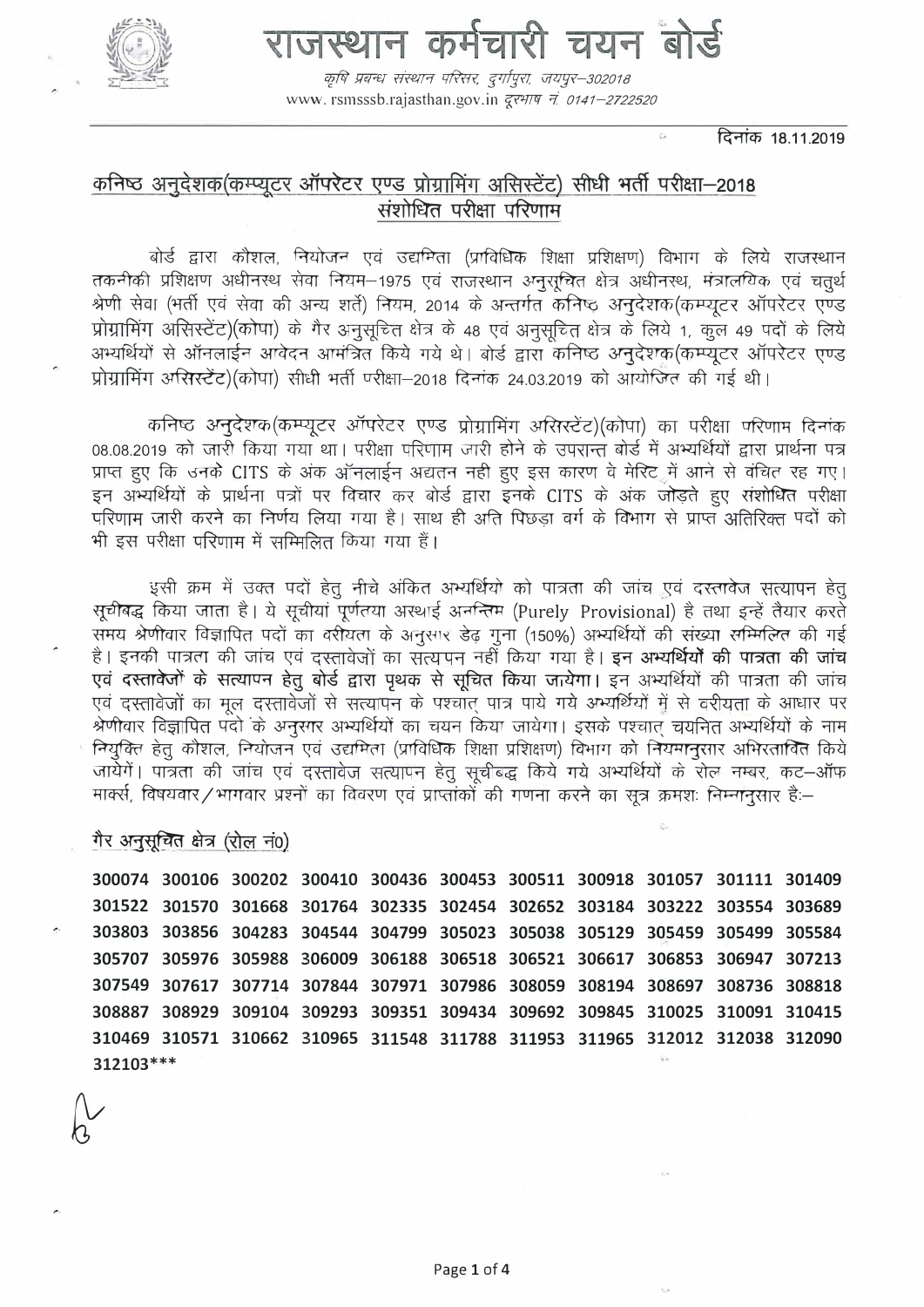## (CUT OFF MARKS)

| <b>CATEGORY</b> |                     | <b>CUT OFF MARKS</b> |
|-----------------|---------------------|----------------------|
| <b>GEN</b>      | <b>GEN</b>          | 51.9959              |
|                 | <b>FEM</b>          | 48.2877              |
|                 | <b>WD</b>           | 35.846               |
|                 | <b>DV</b>           | 43.8804              |
| <b>SC</b>       | <b>GEN</b>          | 44.3566              |
|                 | <b>FEM</b>          | 38.0041              |
|                 | <b>WD</b>           | <b>NA</b>            |
|                 | DV<br>$\mathcal{E}$ | <b>NA</b>            |
|                 | <b>GEN</b>          | 37.2948              |
| <b>ST</b>       | <b>FEM</b>          | 30.3445              |
|                 | <b>WD</b>           | <b>NA</b>            |
|                 | <b>DV</b>           | <b>NA</b>            |
|                 | <b>GEN</b>          | 49.6150              |
| OBC             | <b>FEM</b>          | 43.5056              |
|                 | <b>WD</b>           | <b>NA</b>            |
|                 | <b>DV</b>           | <b>NA</b>            |
| <b>MBC</b>      | <b>GEN</b>          | 45.9878              |
|                 | <b>FEM</b>          | <b>NA</b>            |
|                 | <b>WD</b>           | <b>NA</b>            |
|                 | <b>DV</b>           | <b>NA</b>            |
| <b>SAHARIYA</b> | <b>GEN</b>          | <b>NA</b>            |
|                 | <b>FEM</b>          | <b>NA</b>            |
|                 | <b>WD</b>           | <b>NA</b>            |
|                 | <b>DV</b>           | <b>NA</b>            |

## HORIZONTAL RESERVATION

| <b>CATEGORY</b>      | <b>CUT OFF</b><br><b>MARKS</b> |  |
|----------------------|--------------------------------|--|
| <b>EX-SERVICEMAN</b> | 28.0446                        |  |
| LDCP                 | 43.7994                        |  |

अनुसूचित क्षेत्र (रोल नं0)

302370 307213\*\*\*

'.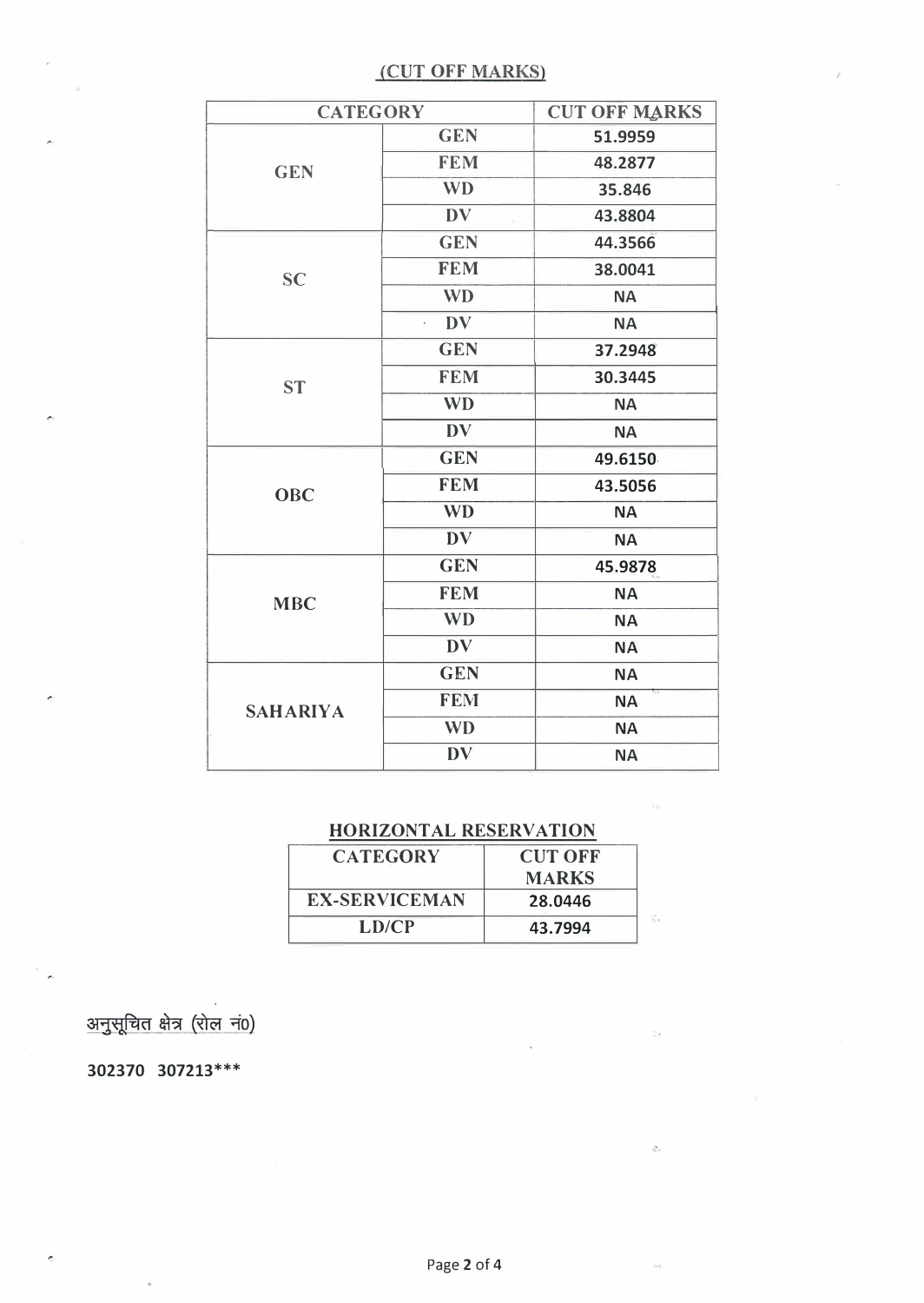### (CUT OFF MARKS)

| <b>CATEGORY</b> |            | <b>CUT OFF</b> |
|-----------------|------------|----------------|
|                 |            | <b>MARKS</b>   |
| <b>GEN</b>      | <b>GEN</b> | 47.1125        |
|                 | <b>FEM</b> | <b>NA</b>      |
|                 | <b>WD</b>  | <b>NA</b>      |
|                 | DV         | ΝA             |
| SC              | <b>GEN</b> | <b>NA</b>      |
|                 | <b>FEM</b> | <b>NA</b>      |
|                 | <b>WD</b>  | <b>NA</b>      |
|                 | DV         | <b>NA</b>      |
| <b>ST</b>       | <b>GEN</b> | <b>NA</b>      |
|                 | <b>FEM</b> | <b>NA</b>      |
|                 | <b>WD</b>  | <b>NA</b>      |
|                 | DV         | NА             |
|                 |            |                |

#### HORIZONTAL RESERVATION

| <b>CATEGORY</b>      | <b>CUT OFF</b> |  |
|----------------------|----------------|--|
|                      | <b>MARKS</b>   |  |
| <b>EX-SERVICEMAN</b> | NA.            |  |
| LD/CP                | NА             |  |

### Set-wise विलोपित प्रश्नों का विवरण

अभ्यर्थी अपने प्रश्न पत्र पर अंकित चिन्ह का निम्नलिखित सूची से मिलानकर प्रश्न पत्र सेट के अनुसार अपने प्राप्तांकों की गणना कर सकते हैं।

| सीरीज   | G.K.     |               | Copa   |               |
|---------|----------|---------------|--------|---------------|
|         | Q.No's   | Deleted Qn No | Q.No's | Deleted Qn No |
| ⌒<br>ىم | $1 - 50$ | 5,33,46       | 51-150 | 143,146       |
|         | $1 - 50$ | 15,48,36      | 51-150 | 73,76         |
| ิ่ัััั  | $1 - 50$ | 20,38,26      | 51-150 | 93,96         |
|         | $1 - 50$ | 25,43,31      | 51-150 | 113,116       |

प्राप्तांक गणना का सूत्र:–

Total Marks of a Candidate =  $\sum$  of [(RQ  $\times$  KF)]  $\Sigma$ = Sum of Marks in all Sections/Subjects

RQ= Right Questions of a Particular Section/Subject

WQ= Wrong Questions of a Particular Section/Subject

**KF= Key Fector=**  $\frac{Maximum \, Marks}{Total \, No. of \, Questions} \times \frac{Total \, No. of \, Questions \, of \, a \, Particular \, Section/Subject}$